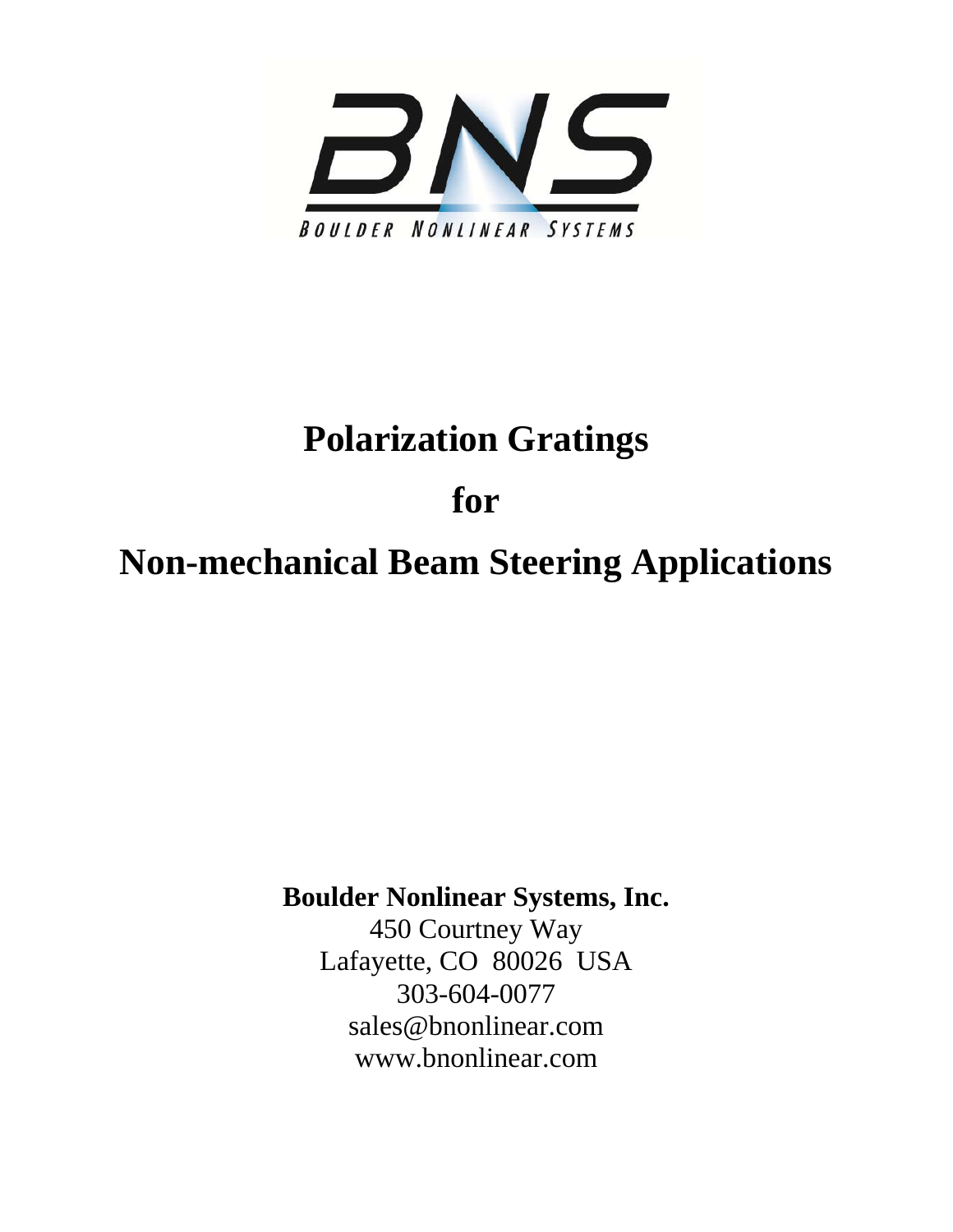# **Polarization Gratings for Non-mechanical Beam Steering Applications**

J. Buck<sup>1\*</sup>, S. Serati<sup>1</sup>, L. Hosting<sup>1</sup>, R. Serati<sup>1</sup>, H. Masterson<sup>1</sup>, M. Escuti<sup>2</sup>, J. Kim<sup>2</sup>, and M. Miskiewicz<sup>2</sup> 1 Boulder Nonlinear Systems, 450 Courtney Way, Lafayette, CO, USA 80026 <sup>2</sup>North Carolina State University, Raleigh, NC 27695

### **ABSTRACT**

Over the last few years, Boulder Nonlinear Systems (BNS) and North Carolina State University (NCSU) have developed a new beam steering technique that uses a stack of thin liquid crystal polarization gratings (LCPGs) to efficiently and non-mechanically steer a beam over a large field-of-regard (FOR) in discrete steps. This technology has been successfully transferred to BNS through an exclusive license agreement, and a facility has been completed to enable commercial production of these devices. This paper describes the capabilities enabled by both the LCPGs and the successful transfer of this technology.

**Keywords:** non-mechanical, beam control, beam steering, imaging, remote sensing, conformal aperture

# **1. INTRODUCTION**

Efficient, wide-area beam control is a critical capability for sensors and typically represents one of the primary constraints for active and passive sensing and imaging systems. In 2007, Boulder Nonlinear Systems (BNS) and North Carolina State University (NCSU) began a successful collaboration to develop liquid crystal polarization grating (LCPG) switches for non-mechanical, wide-angle beamsteering. LCPGs are thin birefringent films that steer light to one of two deflection angles, depending on the polarization handedness of the input light. Active devices also possess a third polarization independent 'off' state. An appropriate stack of LCPGs can create a wide-angle non-mechanical beam control system with significant improvements over mechanical systems in size, weight, and power (SWaP), beam agility, and pointing stability for future conformal aperture implementations of active transmitters and receivers. This work represents a success story for the SBIR program, with early advances developed as an Air Force SBIR program and progressing to the commercial capabilities currently offered by BNS. Manufacture of the patented devices has been successfully transferred to a dedicated cleanroom production facility at BNS to enable the technology to be exploited for a broad range of applications including active and passive remote sensing and imaging, as well as, manufacturing and bio/medical imaging and sensing.



**Figure 1. Efficient polarization gratings for non-mechanical beam control.** The LCPGs for beam steering were codeveloped by BNS and NCSU. a) Boulder Nonlinear Systems has successfully transferred the technology from NCSU to a dedicated cleanroom manufacturing facility at BNS in Lafayette, CO. b) A depiction of the active grating operation. Based on the handedness of the polarization, the beam is selectively steered to a particular direction, including a polarization independent 'off' state. c) An image of the steering unit successfully developed through an AFRL Phase 2 SBIR program, which is capable of continuously and non-mechanically steering a beam over an  $80^{\circ} \times 80^{\circ}$  field-of-regard<sup>1</sup>.

1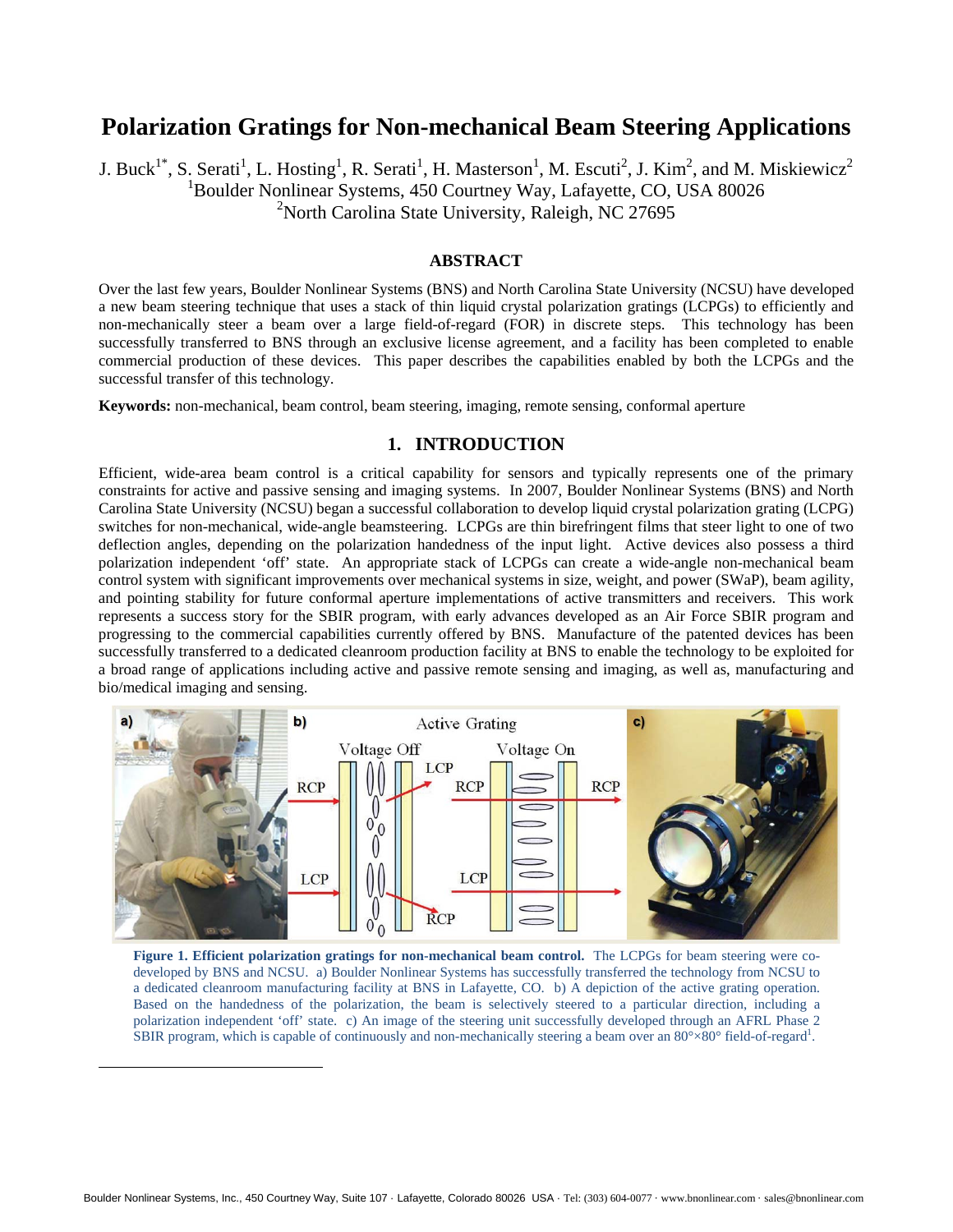## **2. BACKGROUND**

In 2007, BNS began a successful collaboration with North Carolina State University (Prof. Michael Escuti) to develop transmissive, liquid crystal polarization grating (LCPG) switches for non-mechanical wide-angle beamsteering. Manufacture of the patented devices has been successfully transferred to BNS with an exclusive license arrangement and the construction of a dedicated cleanroom production facility. Passive LCPGs are thin birefringent films that steer light to one of two deflection angles, depending on the polarization handedness of the input light (see Figure 2). Including electrically variable waveplates in the stack enables switching operation for arbitrary polarizations. LCPGs are similar to traditional diffraction gratings utilizing a periodic structure to steer light, however, they use polarization modulation instead of pure phase or amplitude modulation, resulting in high first-order efficiencies exceeding 99.8%. The high efficiency and compact size makes LCPG's a natural candidate for coherent beamsteering<sup>3</sup> and active and passive image scanning systems. Although passive LCPGs have been in development since 2005, it has only been recently that active LCPGs have been available<sup>2</sup>. When an active LCPG is switched on, its grating structure disappears, resulting in a crucial third undeflected and unpolarized light path. Because each element in a stack can be switched off, added, or subtracted from the net deflection, a relatively small stack can provide a large set of deflection angles, enabling a wide range of angles in two dimensions to be achieved with a small number of stack elements. High quality, large aperture gratings have been demonstrated with large steer angles for wavelengths from visible to MWIR. These devices are optically efficient, rugged, and capable of being placed on remote platforms, where size, weight and power (SWaP) can represent a significant system constraint.

Combining these devices with a spatial light modulator (SLM) allows even greater flexibility in both fine beam control and wavefront correction. An SLM is a device that modulates light according to a fixed spatial (pixel) pattern. SLMs have an expanding role in several optical areas where light control on a pixel-by-pixel basis is critical for optimum system performance. SLMs are typically used to control incident light in amplitude-only, phase-only or the combination (phase-amplitude). BNS manufactures and sells liquid crystal based Spatial Light Modulators for a variety of applications that are based on liquid crystal on silicon (LCoS) technology, provide high speed phase or amplitude modulation, and operate with high optical efficiency (see Figure 3). The first devices were developed in 1990 and the first commercial LCOS SLM (a sub-millisecond analog device) won the 1994 Photonics Spectra Circle of Excellence Award. BNS manufactures both one and two-dimensional SLMs covering a range of sizes (up to 4 inch aperture) and resolutions. BNS has delivered both transmissive and high-efficiency reflective devices. In the last 5 years, BNS has been actively transitioning liquid crystal (LC) devices from the visible, near-visible and near infrared (NIR) to the short wave infrared (SWIR), mid-wave infrared (MWIR) and long wave infrared (LWIR). To date, BNS has delivered SWIR and MWIR SLMs that operate at 200 frames per second (fps).



**Figure 2. Polarization grating switch overview.** a) Switchable LCPGs can switch between three different steering states. A stack of several PGs enables wide field-of-view beam control. Including electrically variable waveplates in the stack allows operation with arbitrary polarization states. b) A picture of a polarization grating switch used for wide angle beam steering. These devices were used to demonstrate 112°×112° beam steering with a single 50 mm conformal aperture. The production facility at BNS is now operational for manufacturing both active and passive LCPG switches to address a wide range of system configurations.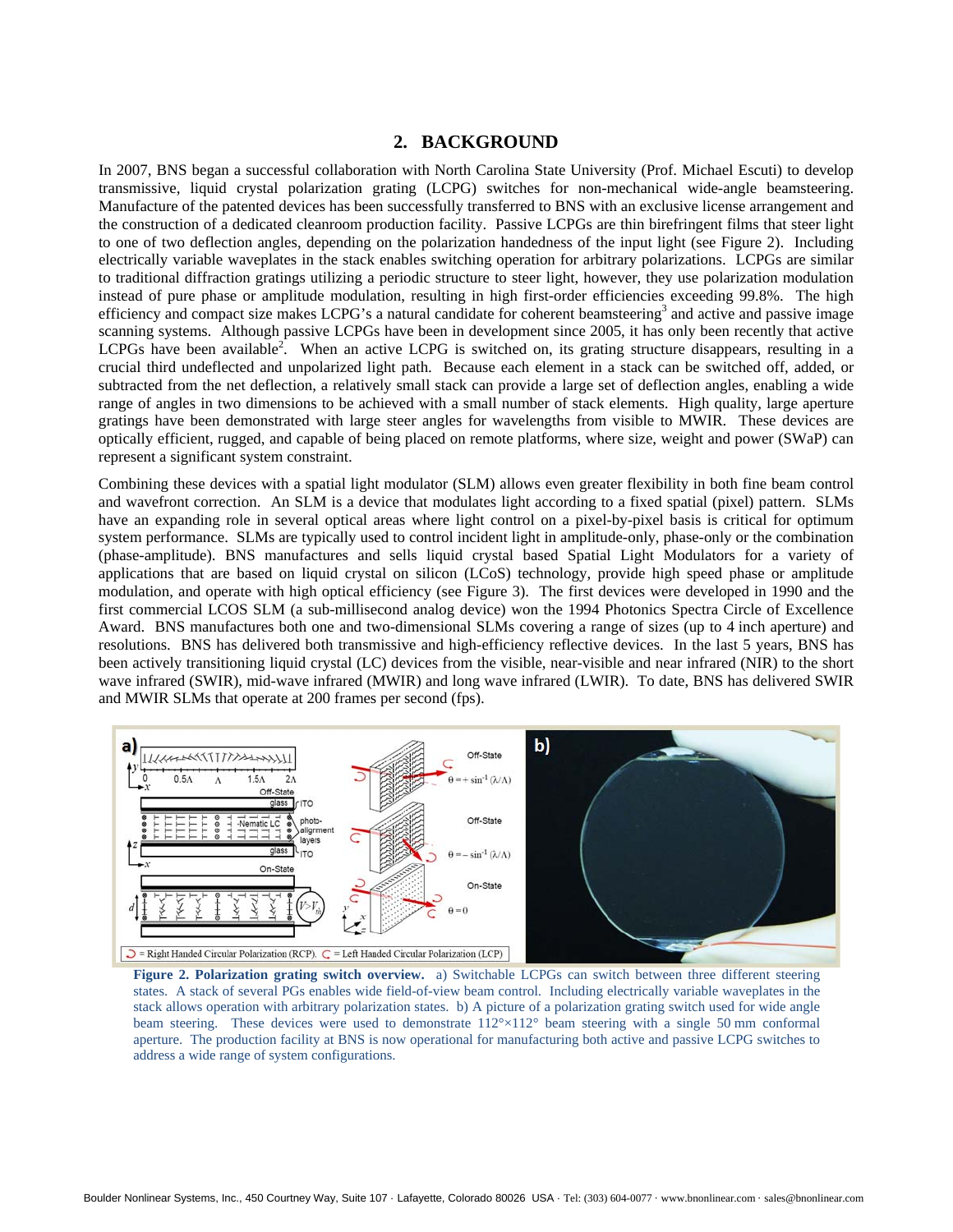

**Figure 3. Spatial Light Modulator overview.** The BNS reflective SLMs are based on liquid crystal on silicon (LCoS) technology, provide high speed phase and/or amplitude modulation, and operate with high optical efficiency. In the last 5 years, BNS has been actively transitioning liquid crystal (LC) devices from the visible, near-visible and near infrared (NIR) to the short wave infrared (SWIR), mid-wave infrared (MWIR) and long wave infrared (LWIR). To date, BNS has delivered SWIR and MWIR SLMs that operate at 200 frames per second (fps).

# **3. TECHNOLOGY TRANSFER & MANUFACTURING CAPABILITY**

Because of the strong, positive response to the prototype systems developed using this technology, and the significant potential for other application areas, BNS has made a substantial investment in commercializing the LCPG technology. This investment includes a dedicated cleanroom facility (see Figure 4), manufacturing equipment, and training for the manufacturing personnel. The additional cleanroom augments our existing facilities for the on-site manufacture of commercial spatial light modulators. In the last 5 years, BNS has been actively transitioning liquid crystal (LC) devices from the visible, near-visible and near infrared (NIR) to the short wave infrared (SWIR), mid-wave infrared (MWIR) and long wave infrared (LWIR). BNS has worked with NCSU to fabricate visible, NIR and MWIR LCPGs, and will continue to advance these capabilities with the new facility.



**Figure 4. Boulder Nonlinear Systems LCPG cleanroom manufacturing facilities.** BNS has made a significant internal investment in order to create a dedicated manufacturing facility to commercialize the LCPG technology. The high efficiency of the devices combined with low-SWaP will enable advances in several areas requiring compact, high efficiency beam/light control. Applications include active and passive imaging, remote sensing, manufacturing, and bio/medical imaging and sensing.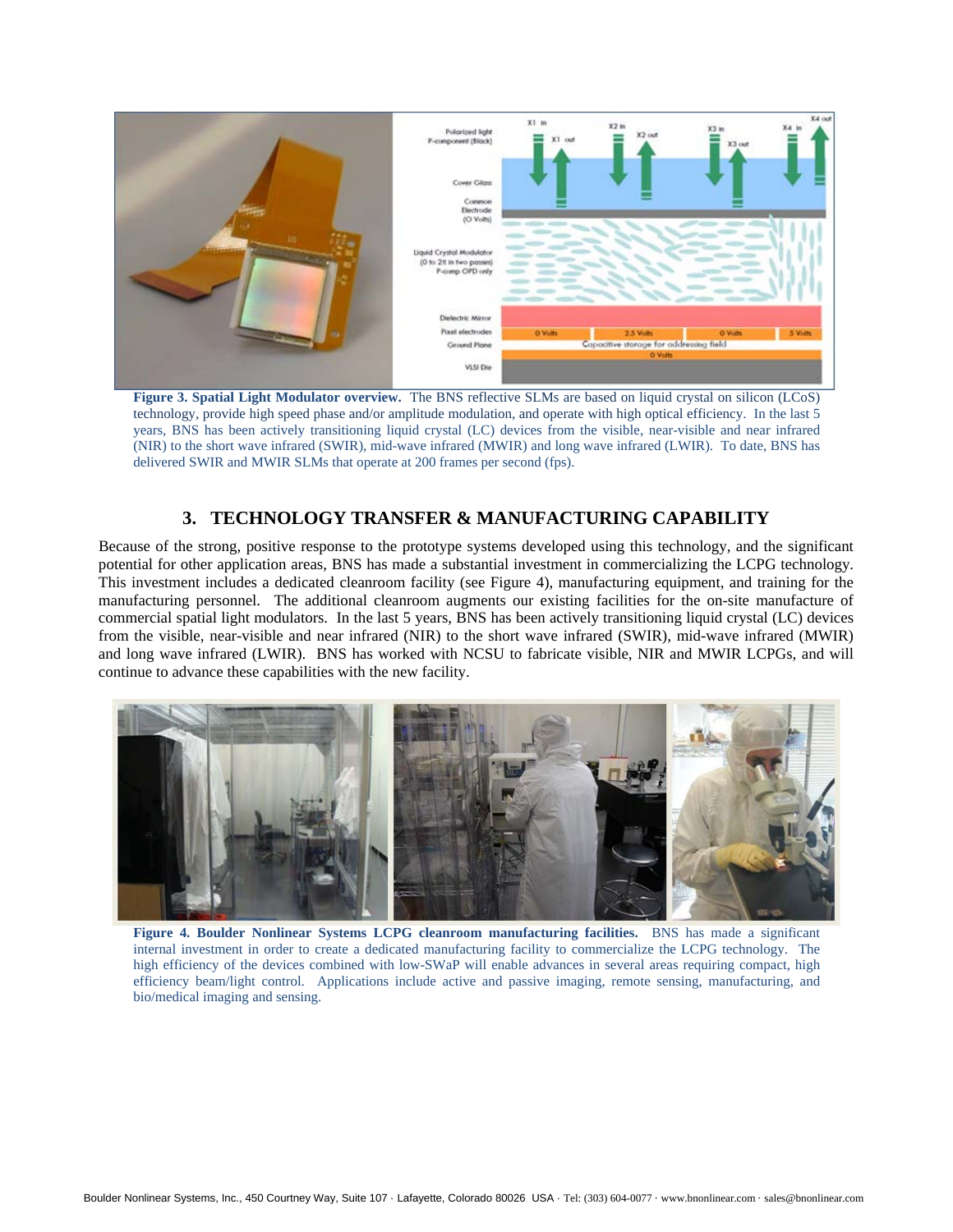# **4. DEVICE CAPABILITIES & APPLICATIONS**

Existing systems have demonstrated beam/light control over a 112°×112° field-of-view for visible and SWIR from a single aperture. These demonstrations have been for both coherent beams and imaging. Therefore, the technology is applicable to all passive and active optical sensing systems. Some of the demonstrated system parameters include:

- Low scattering  $losses(< 0.5\%$  per element)
- High overall diffraction efficiency (>99% per element)
- Clear apertures exceeding 5 cm (current manufacturing process supports  $> 15$  cm)
- Non-mechanical steering over a  $112^{\circ} \times 112^{\circ}$  field-of-regard with sub milliradian (mrad) precision
- Application to incoherent, non-collimated beams (for imaging applications)
- Power consumption less than 4 mW per element (full system draws  $< 0.5 W$ )
- Demonstration of systems from visible to SWIR (LCPGs demonstrated from visible to MWIR)

The LCPGs (see Figure 5) have been successfully implemented in several steering systems providing precision, wideangle beam control for active and passive systems with a conformal aperture. Each element consumes  $\sim$ 4 mW, and the entire wide-angle beam control system consumes  $< 0.5$  W. In each case, the complete package weighed  $\sim 0.5$  kg. The compact package offered the size, weight, and power (SWaP), beam agility, and pointing stability improvements needed for future conformal aperture implementations for active and passive transmitters and receivers. This is in contrast to the requirements of a typical gimbal that is constrained by inertia, bulky, power-hungry, slow, and does not provide random access within a scene. For example, an 8 inch gimbal would typically be  $> 20$  kg and use  $> 300$  W (this is for the gimbal only and excludes the control electronics) to achieve a full scale deflection time > 400 milliseconds. The demonstrated non-mechanical architectures have a coarse steerer mass of  $\sim 0.5$  kg using  $\sim 0.5$  W to provide a full scale deflection time of < 10 milliseconds. This represents an order of magnitude improvement in weight, two orders of magnitude improvement in performance, and three orders of magnitude improvement in power while providing additional capabilities with a conformal aperture. Potential future applications (see examples in Figure 6 through Figure 9) include any platform requiring low-SWaP, high-performance beam control (*e.g.*, unmanned aerial vehicle (UAV) defense, bomber defense, High Energy Laser (HEL) strike, and long-range target identification). Additional uses for the technology include beam control for manufacturing, communications, and automotive applications.



**Figure 5. Manufacturing capabilities.** LCPG devices can be manufactured on a variety of substrates exceeding 15cm diameter with the existing facilities and equipment. On-site capabilities include both active and passive LCPGs. Device wavefront quality is typically limited by the substrate.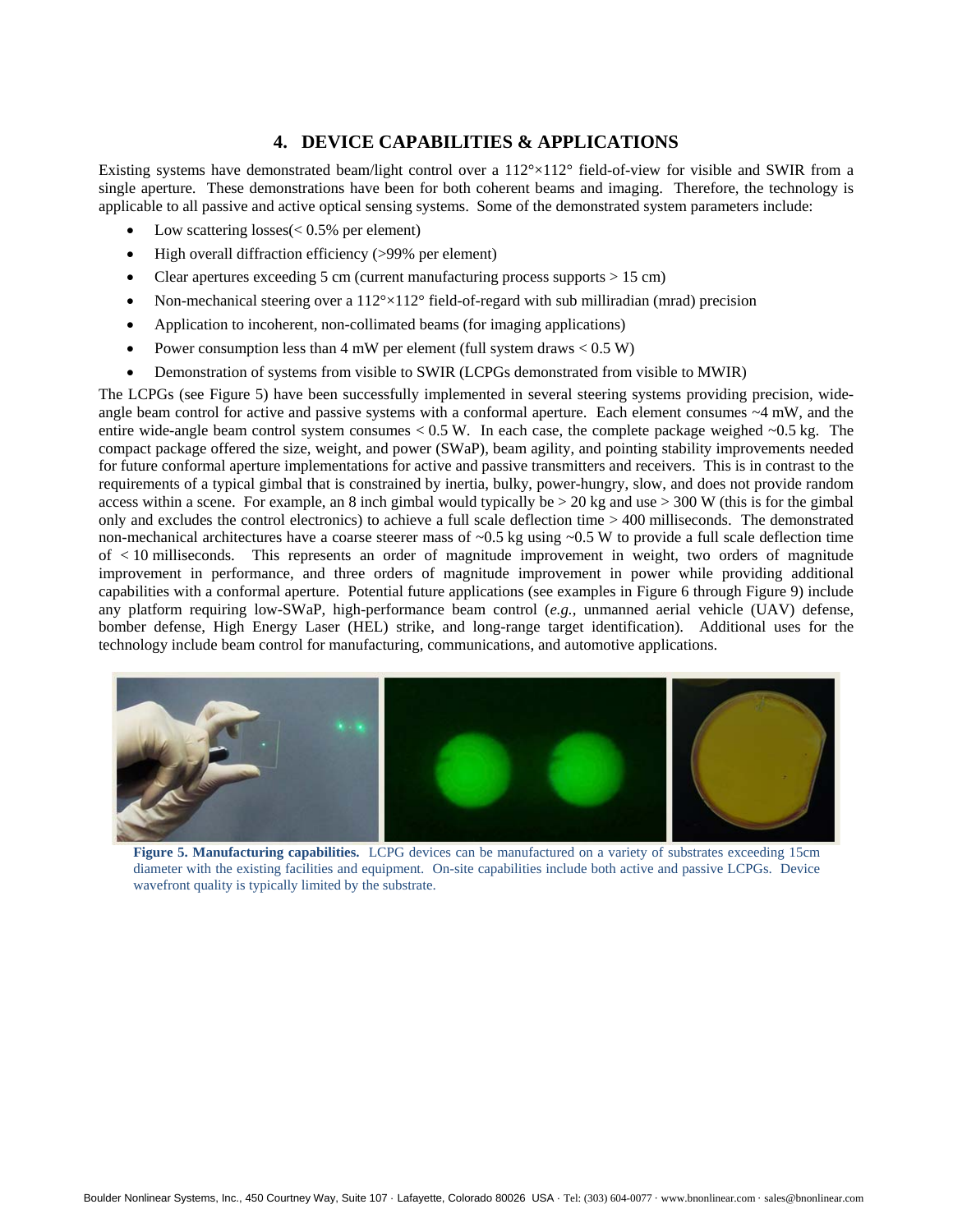

**Figure 6. Low-SwaP beam control for optical communications.** The extremely low-SWaP of the LCPG devices can provide precision beam control over a wide-field-of-regard.

# **Wide-angle Beam Control for Imaging and Remote Sensing**



- Non-mechanical
	- **Rugged**
	- **No moving parts**
- Low Power
- . Wide-angle slewing from a single aperture
- **Applicable to active and** passive sensors

**Figure 7. Long-range precision beam control.** The rugged, non-mechanical beam control system provides significant advantages for SWaP constrained environments requiring large slew angles.



**Figure 8. Wide-area coverage, multi-function imaging and sensing applications.** The compact, non-mechanical light/beam control applies to multi-function sensors and imagers. The wide field-of-regard from a single aperture means that only a few apertures are required to cover a full hemisphere.